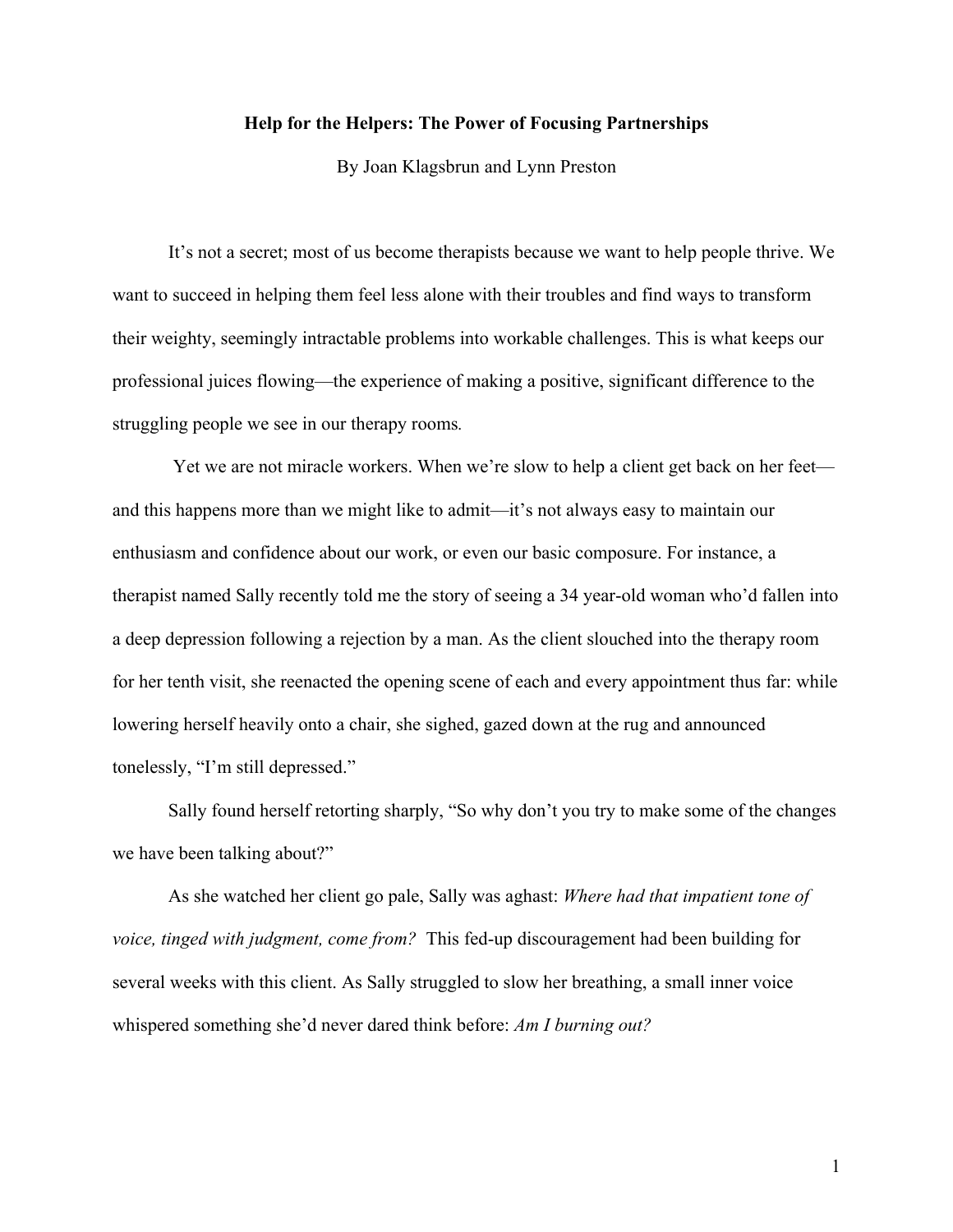A growing body of research indicates that when we don't feel effective in our work, burnout is likely to follow. Slowly but insistently, we begin to feel heavy-hearted and demoralized in the therapy room. Although we may not quite understand the source of our malaise, we know something doesn't feel right. We may wonder whether we have chosen the wrong profession.

Or maybe we just need a way to freshly grasp what's actually brewing inside us, and use that knowledge to begin to rediscover the energy and excitement that drew us to the therapy profession in the first place. In fact, as long-time clinicians in private practice, the two of us have discovered how to do just that through a powerful process called *Focusing Partnership*.

## **Focusing and The Felt Sense**

Unlike peer supervision, which tends to be more analytical and focuses on the client (limited to problem solving about clients), this two-person encounter is about the not-yetverbalized issues of the clinician. It lets us dive deep into our embodied knowing to find what's actually troubling us, and use that knowledge to recover our zest for our work and our lives.

Focusing Partnerships evolved out of Focusing-Oriented Psychotherapy, developed in the 1960s by University of Chicago philosopher and psychologist Eugene Gendlin. In collaboration with Carl Rogers, Gendlin interviewed hundreds of therapy clients to try to tease out the elements that made for successful outcomes. To their surprise, they discovered that the numberone factor influencing therapeutic success was the client's ability to pause and find within their bodies the felt meaning of their experience—the implicit "more" that is right beneath the surface of our words and thinking. Gendlin found that some clients, the ones who used therapy most effectively, could sense into this implicitly felt "more" and speak *from* their experience rather than *about* it. Gendlin coined the term *felt sense* to describe this deep, nonverbal awareness that's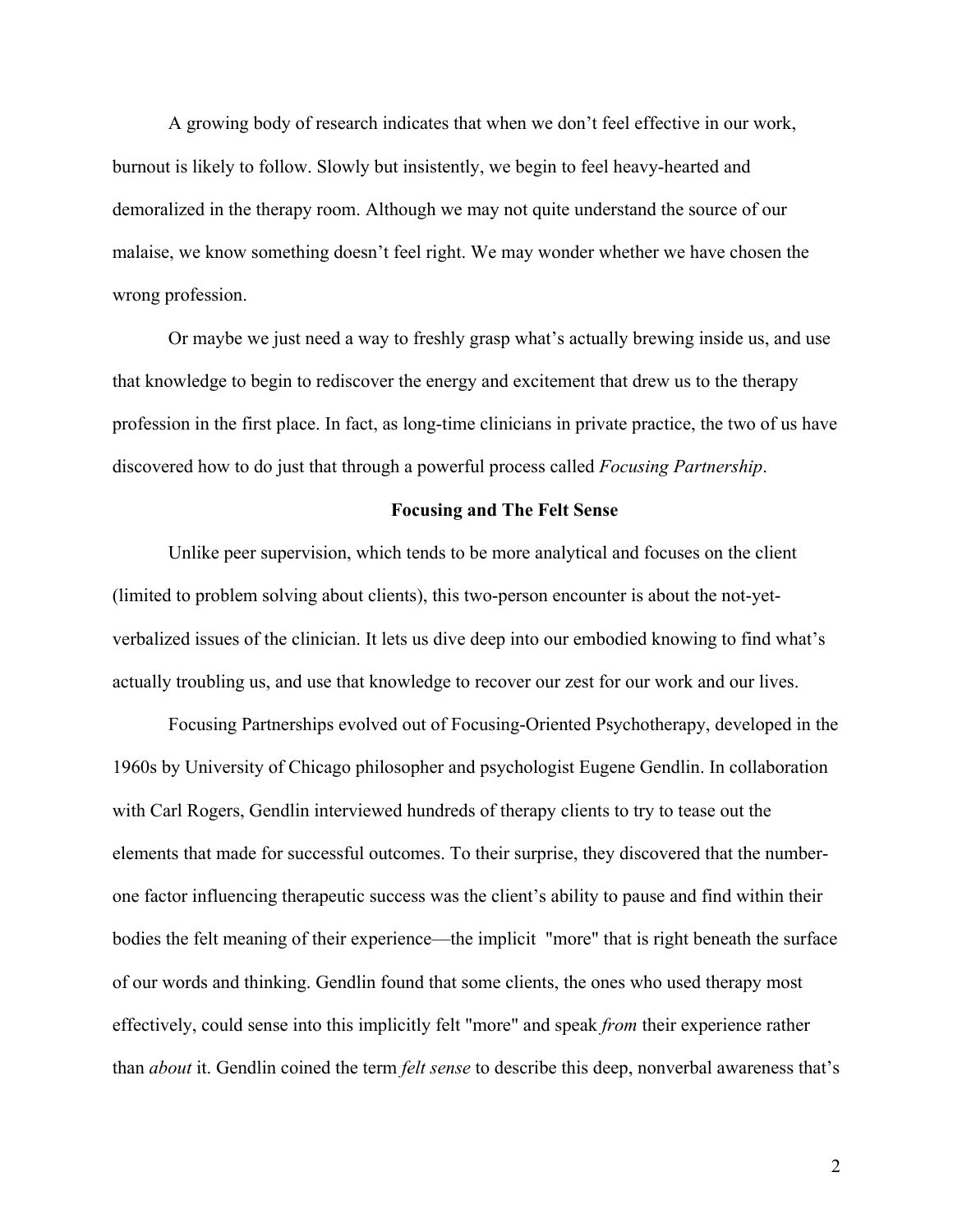not yet available to the conscious mind. In the arena of clinical burnout, the felt sense might show up as the heavy dread in your stomach as a particular client walks into your office, or the jittery flutter in your throat as you ponder how to respond to another client's insistent challenge: *How can this therapy actually help me?* But the felt sense isn't just a way to get in touch with our experience. It also has the power to gently propel us out of our stuck places and move us forward in our daily lives. Gendlin and Roger's studies further found that when individuals paused and tuned into a bodily sense, they could eventually articulate what had previously been outside of awareness. What was even more meaningful was that this articulation of the felt sense naturally produces what Gendlin called a "step"—a small release and an increase in life energy that moves in the direction of healing and growth. It wasn't long before Focusing-Oriented Psychotherapy expanded to include Focusing partnerships between therapists who paired up regularly to support each other in doing this deep work of self-discovery. Typically, participants get together in person, on the phone, or via Skype every week for an hour or so. During a session, each individual receives equal time to explore an issue of his or her choice.

In our own experience, the special power of Focusing Partnership is its ability to take us out of the aloneness of carrying the heavy responsibilities inherent in our profession. It's an antidote to the kind of circular thinking that we tend to get mired in when we feel like we are going it alone. It allows us to feel safe and attended to as we plunge into parts of ourselves that are still fuzzy or unknown. And it helps us to find new aspects of our situations and new possibilities in ourselves. While we sometimes use the process to plumb issues in our personal lives, we also find it effective in helping us discover what is hampering or limiting us in our work. Over and over, our joint Focusing sessions leave us refreshed and renewed, equipped with a new insight or action step that that make us more clinically effective and once again enthused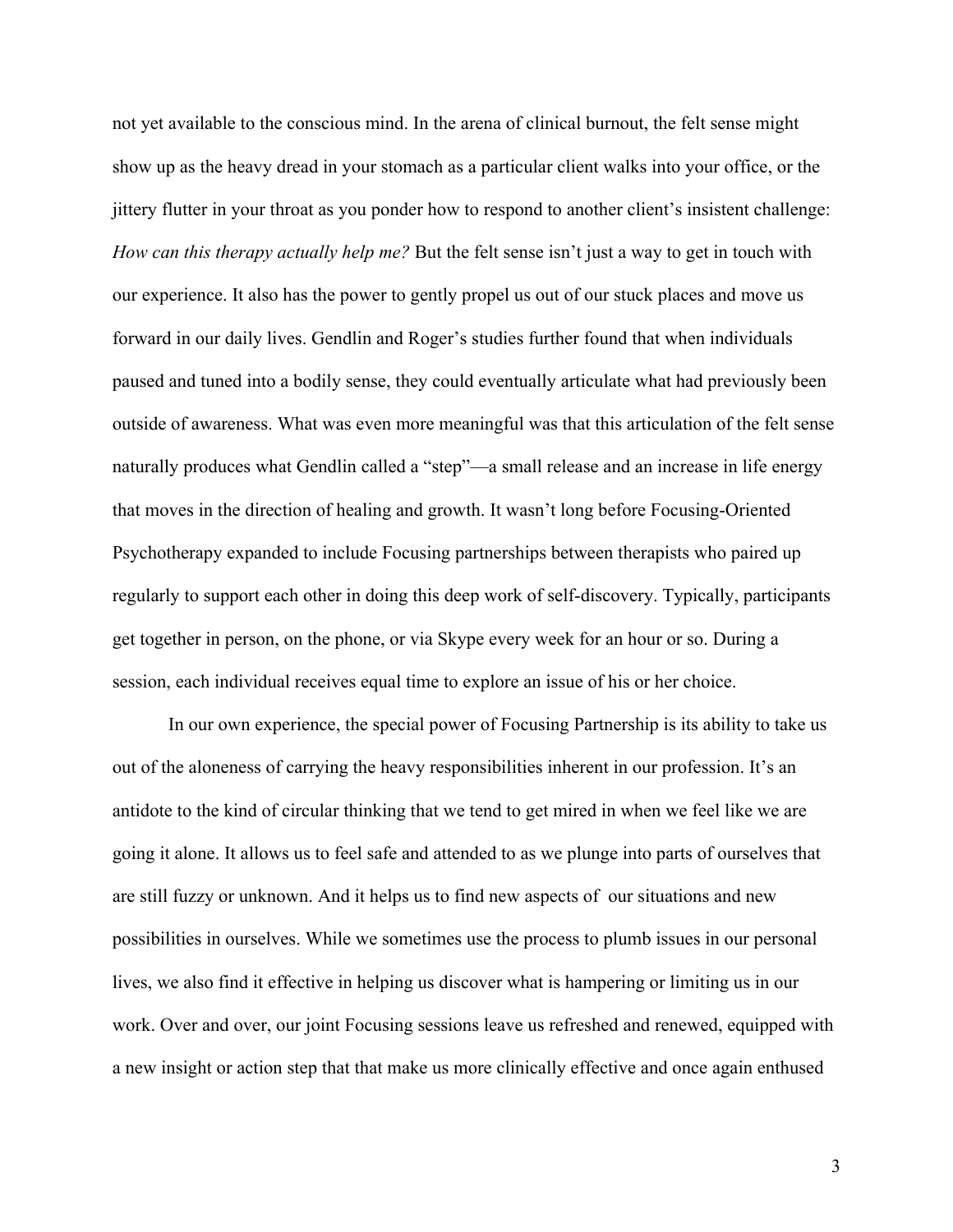about doing psychotherapy. In fact, Focusing Partnerships are an essential part of our self-care and care of our clients. For example:

## **"Like Crumpled Newspaper"**

Liz, a colleague of ours, had recently brought her concern about working with Sherry, a difficult client, to her peer supervision group. "She exhausts me and I'm not sure why," Liz sighed. A couple of members of the group pointed out that Sherry seemed to have borderline features. They made sound suggestions about establishing clearer boundaries and commiserated with Liz about the challenges of seeing someone with this complex diagnosis.

But Liz felt that something deeper was keeping her feeling ineffective with and discouraged by Sherry—something she couldn't quite understand or put into words. That evening, she called Jack, her Focusing partner of two years, for their regular weekly session.

After exchanging a few pleasantries, Jack invited Liz to begin the Focusing process. "Take your time sensing into how you feel right now," he said. Liz responded by closing her eyes and taking a few deep breaths. Before long, she noticed a distinct clutching sensation in the center of her stomach.

"It feels tense and tight," she said, still keeping her eyes closed. "I'm so frustrated with my client Sherry, the one I've talked with you about before. My belly feels like a crumpled newspaper whenever I think about it." She placed her hand on her stomach, rubbing it distractedly. "And I can't stand this feeling!"

Reflecting back to Liz the clutching sensation in her belly and how it felt like a crumpled newspaper, Jack invited her to say more.

"Well," she said, "I guess I'm starting to dread sessions with Sherry because of her chronic: *My life is unbearable. Therapy isn't working. Fifty minutes isn't enough time. Can't you*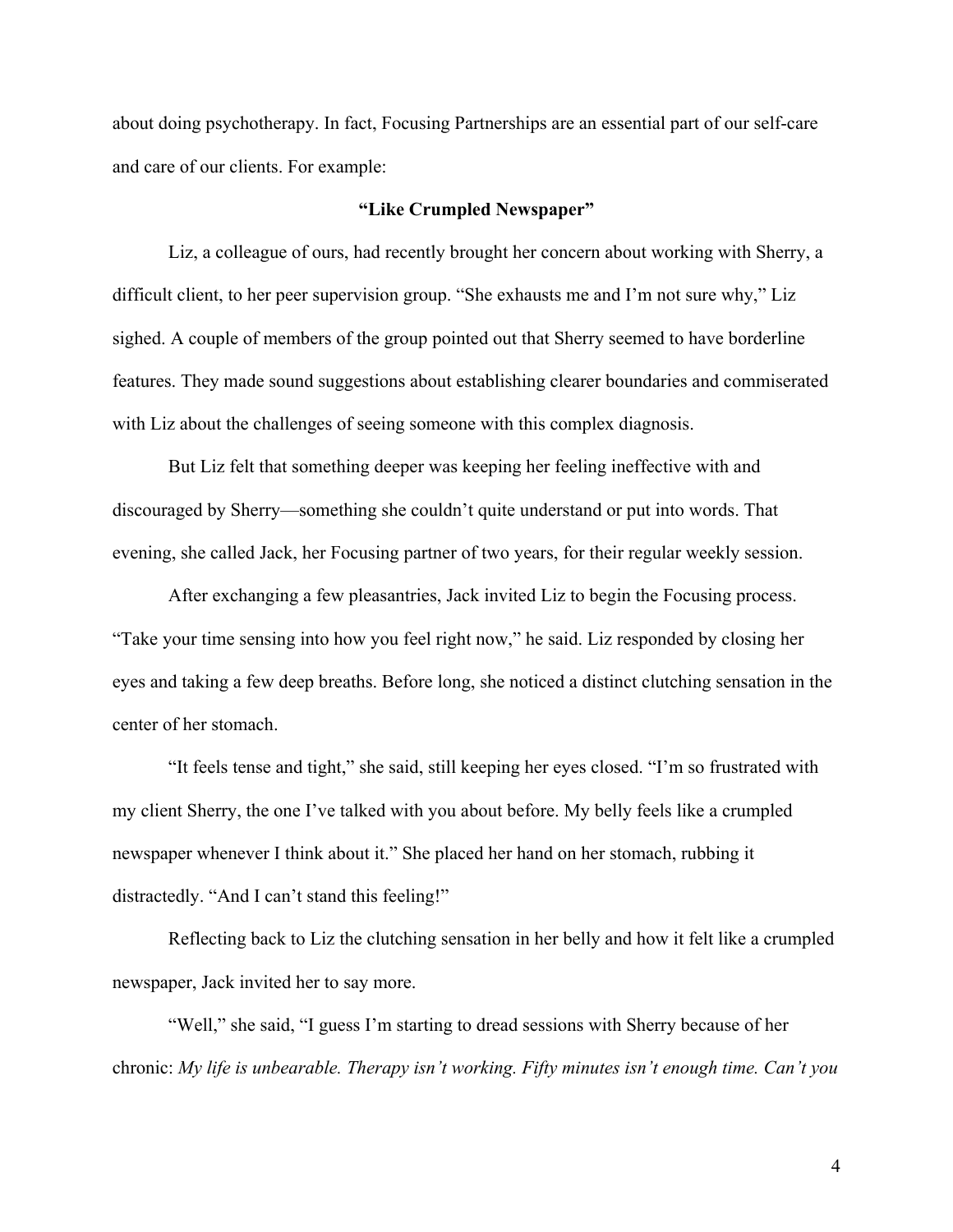*give me a few more minutes?* I'm exasperated!" Liz exclaimed, surprising herself as the words formed. "Nothing I do is helpful! Everything I say seems to miss the mark."

Slowly and softly, Jack repeated Liz's words back to her. Then he said, "How about if you pause now and see if you can get an intuitive felt sense for the whole situation … Sherry's blaming … your own experience of clutching …the crumpled sensation …"

After a few moments of silence, Liz sighed and nodded. "I'm always trying too hard with her," she said. "Trying to no avail. I feel like I'm failing."

After a moment, Jack mirrored her by saying, "Something in you feels it has to keep trying and trying even though it doesn't help. You're trying too hard."

All at once, Liz sat up straight. "Oh, wow," she whispered. "My younger sister*.* She has a lot of problems—with her kids, with her job—and for years, I've been trying to help her. But nothing I say or do is right. Nothing makes her happy. She always has a reason why something I suggest won't work. All this trying leaves me drained and depleted, crumpled, like yesterday's newspaper."

Jack nodded. "So much of this is familiar, like with your sister," he said. "So much trying, and then the depletion."

Liz nodded, eyes closed.

"Maybe," said Jack, "you could just be with that whole drained, depleted, crumpled sense. Kind of sit next to it and see what it might have to say to you."

Liz paused for several moments, listening inwardly. Then it came to her. "It says to just let go and accept what is. I can't save this client or my sister, and my urgency and anxiety get in the way of being able to connect with either of them."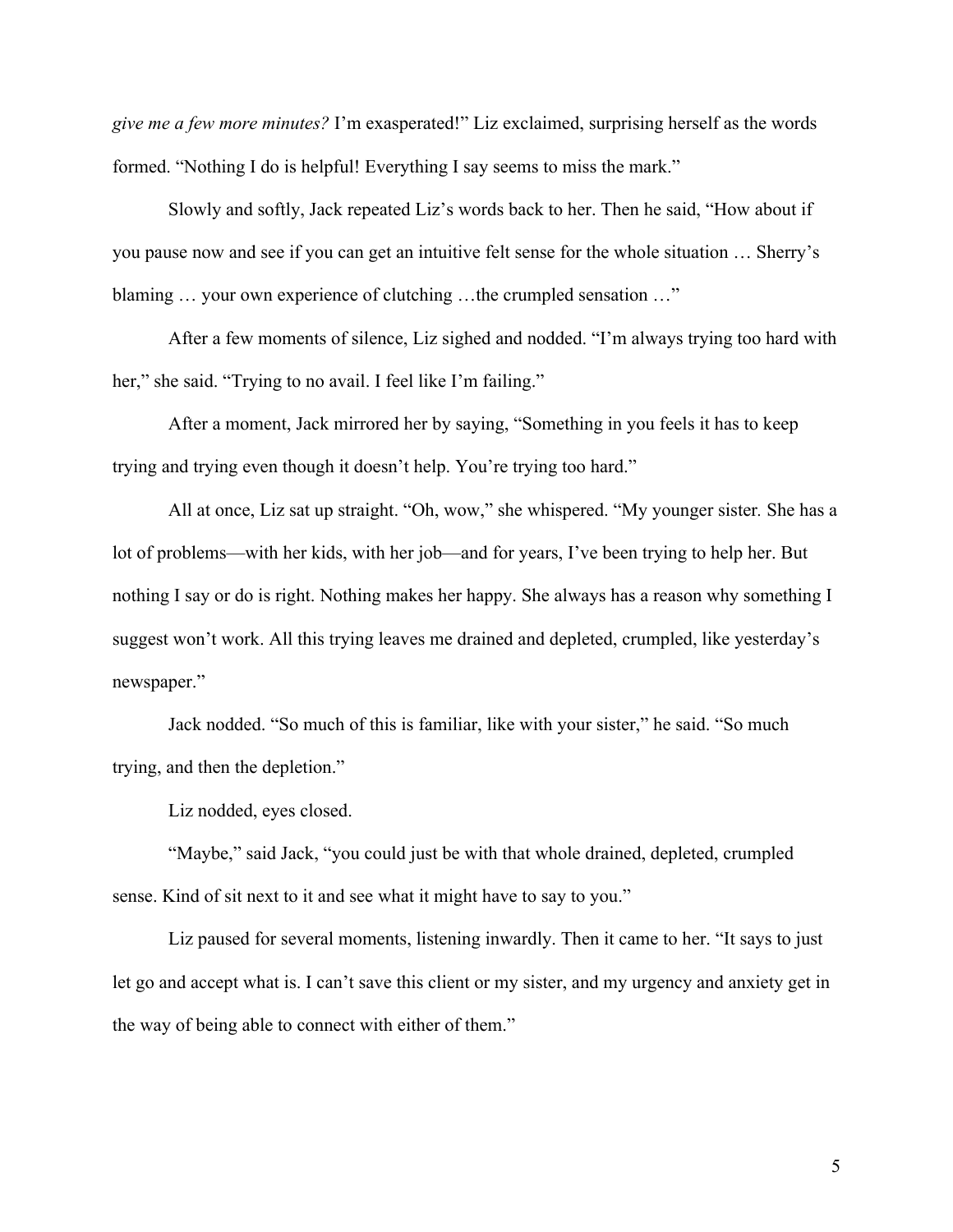She took a deep, relaxed breath. "Something's shifted. I feel lighter." As she opened her eyes, she found herself chuckling softly with relief.

In her next session with Sherry later that week, Liz felt less defeated and more creative in her responses, which allowed them to unlock from their longstanding power struggle and begin to genuinely connect. At one point Liz responded to Sherry's demands for more by saying "Of course you are disappointed and hungry for more. I am trying to cook us a great dinner but you've had a life time of starvation." When Sherry launched into one of her perennial complaints, Liz was able to feel compassion for Sherry's disappointment without feeling personally reactive. She was even able to playfully joke with her. When Sherry complained, "How come you only check your text messages once a day, when I want to hear back from you sooner?" Liz joked, "I'm such a dinosaur that I still look to my phone messages rather than my texts." Sherry teased back, "I am going to have to buy you a fancy new smart phone so you will be looking at it all the time!" After Sherry left the office at the end of the session, Liz was pleasantly surprised to find herself looking forward to seeing her next several clients, rather than getting mired in her usual post-Sherry exhaustion and self-reproach.

Liz's Focusing Partnership helped her lift the burden of her isolation and overwhelm by creating a bond of safety and exploration. This unique kind of connection gave Liz permission to slow down and be silent. In fact, she learned to regard silence as a friend and a pathway to deepening the moment-to- moment experience of troubling thoughts and feelings. The structure and form of the Focusing Partnership facilitated a safe inviting space in which Liz could touch into the felt sense of her "crumpled newspaper" feeling and find in herself the "*more"* of what she was experiencing with Sherry. She was invited by her partner not to try to solve or fix the problem, or simply vent about her frustrations, but to slow down and pause—to reconnect with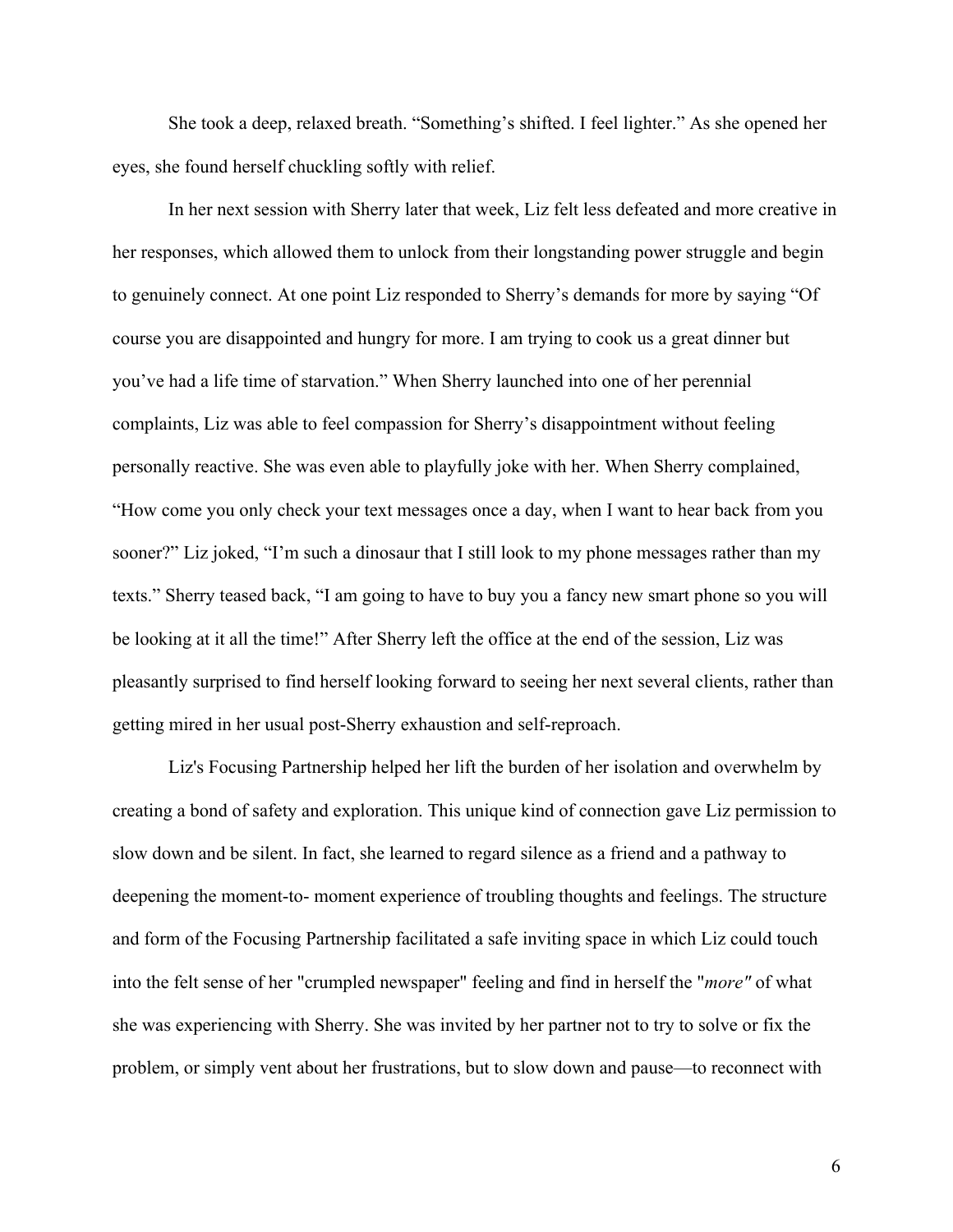her larger self, and allow the deep personal meanings that had been hidden to emerge. By paying compassionate attention to her inner experience, Liz' relationship to her client was able to radically shift.

Focusing Partnership is a new form of peer support that brings attention to exactly where we feel stuck or blocked. (Although there are other ways for therapists to get support, a Focusing Partnership can offer a unique healing process in which partners engage in a safe exploration of what is important but not yet in awareness.) These experiential sessions give us the rare opportunity to have maximal company with a skilled listener with minimal intrusion, as we reflect on our therapy work or on a personal issue. Our partner invites us to talk about a situation and then when we have said all we know, we pause and explore what we haven't yet been able to fully say. It is a kind of connection that is honest and intimate without any need to tell the other either the back-story or to report back after the partnership session ends. Jack would not ask Liz how it went with Sherry the next time they spoke. She could share about it if she wished or bring up a new issue to work on. (One is always free to either share or to keep private the details of what one is working on. For example, you might want to process something that feels sad or embarrassing without ever saying more than that about it. )

When going it alone, therapists can be burdened with too heavy a load of desperate expectations and needs of suffering clients, carrying us down the road of depletion, isolation and eventual burnout. But by regularly attending to our wellbeing in weekly or biweekly Focusing Partnerships, we find ways to release ourselves from the quagmire of therapeutic and personal challenges and rekindle the passion that brought us to our profession.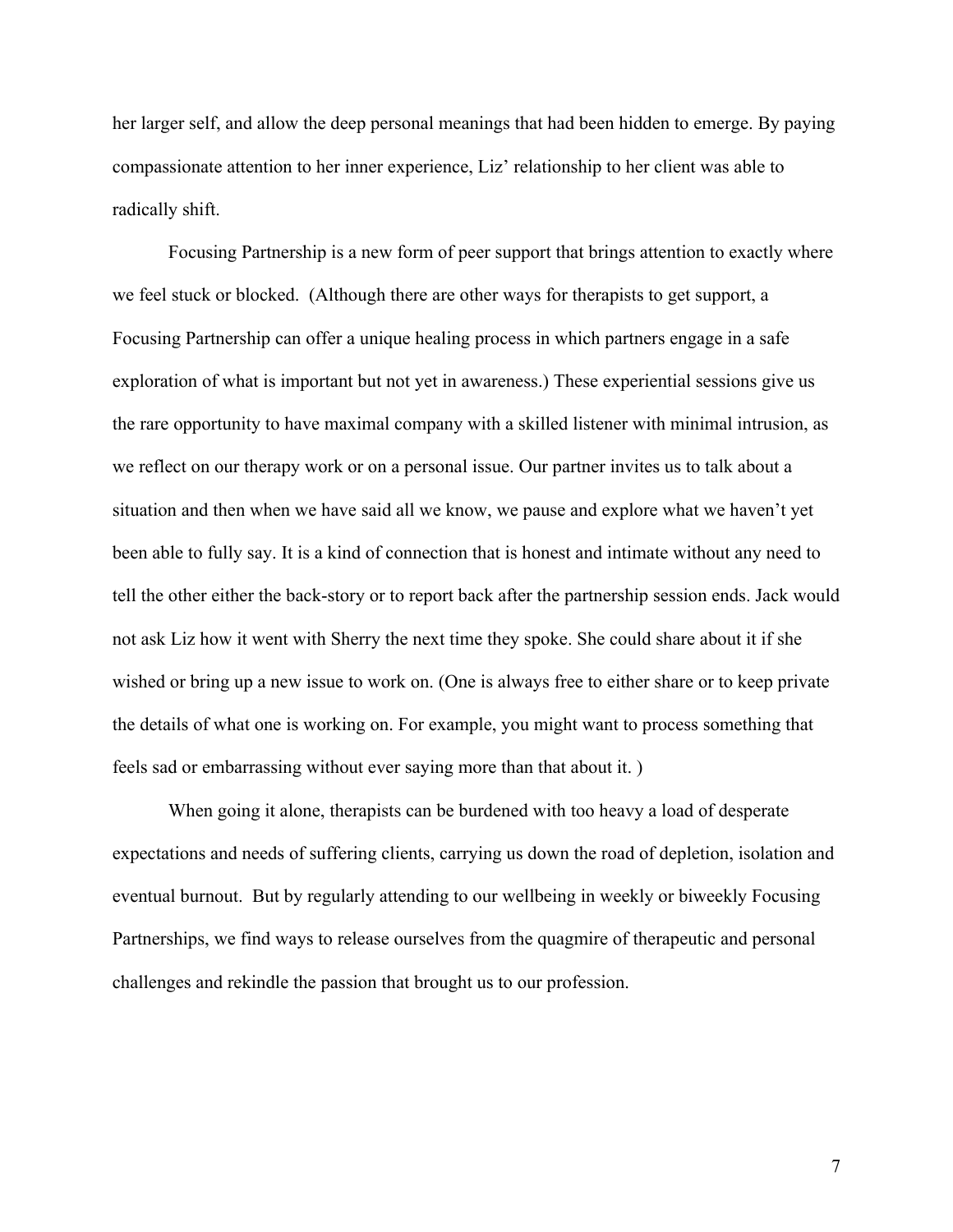## **What Makes a Focusing Partnership Work**

*Listen, Don't Direct.* A key quality in a successful Focusing Partnership is a commitment to active listening*.* This means that when you listen to your partner, you ask few if any questions, give no advice, and offer no interpretations. Instead, you informally mirror your partner—usually a few evocative words will suffice—allowing the movement of the session to flow directly from the felt sense of the speaker. In the session above, for instance, Jack did this when he said, "Something in you feels it has to keep trying and trying even though it doesn't help." When the Focuser hears her own words from a compassionate, attuned listener, something profound often begins to happen. She begins to discover for herself the deeper meanings of her felt sense and what might help her to move forward given the issue at hand.

*Share the Time.* During each Focusing Partnership session, be sure to share time equally so that each person has a chance to both accompany and be listened to by the other. The equal time rule not only keeps the partnerships from becoming asymmetrical, but also builds resourcefulness. When you feel submerged by your own issues and are tempted to talk overtime (especially when your partner assures you that he's doing just fine this week), you could miss the chance to experience the satisfaction and empowerment of helping your partner.

*When Questions May Help***.** During the Focusing process an occasional, open-ended question from a listener may be useful. For example, you might ask the speaker a question designed to help her touch down into her bodily sense of the issue, rather than staying at the cognitive, descriptive level. Jack did this with Liz when he asked, "How about if you pause now and see if you can get an intuitive felt sense for the whole situation?" But be judicious here. Where questions are concerned, less is usually more. Your primary goal is to stay present with your partner.